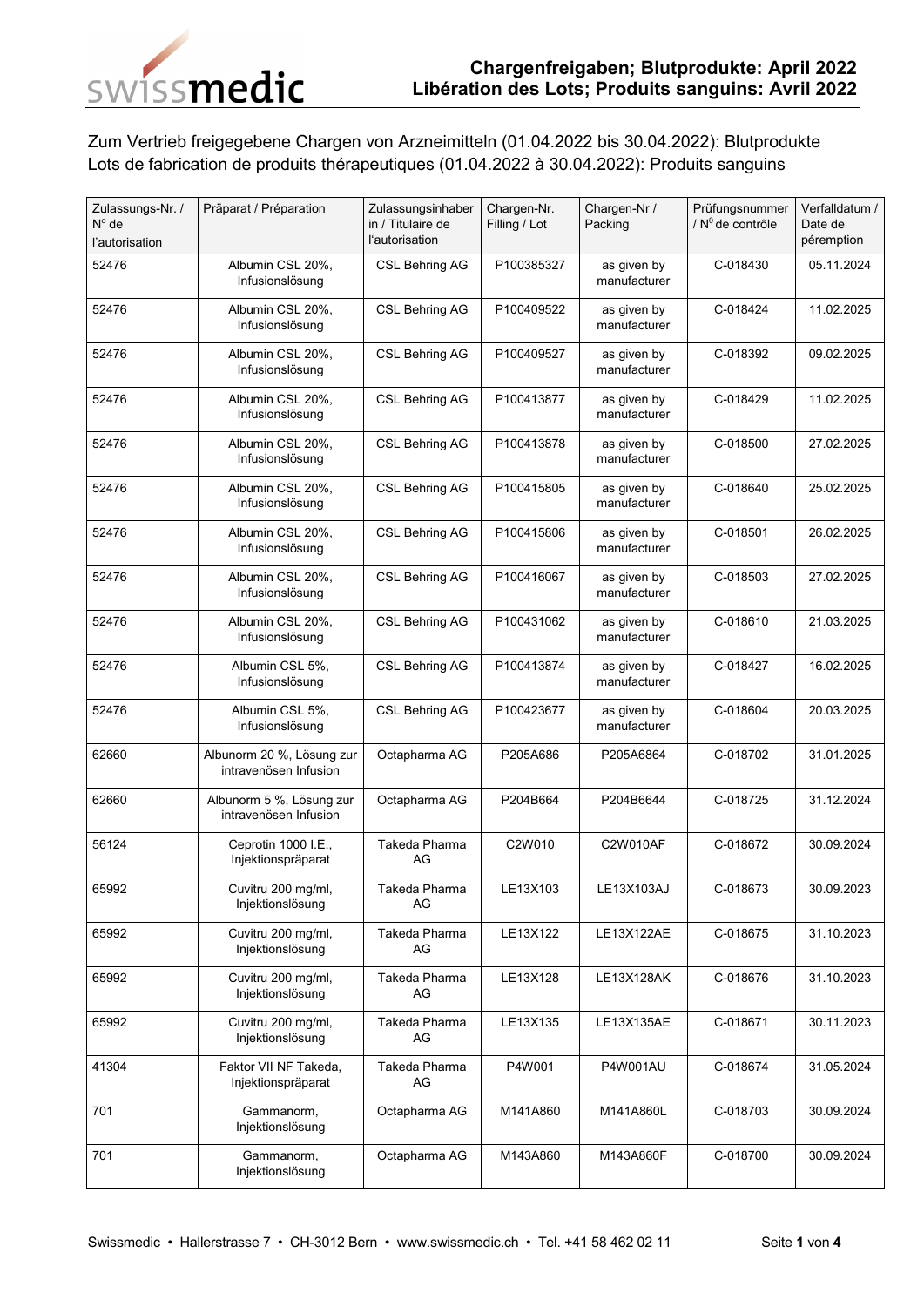

## **Chargenfreigaben; Blutprodukte: April 2022 Libération des Lots; Produits sanguins: Avril 2022**

| Zulassungs-Nr. /<br>$N^{\circ}$ de<br>l'autorisation | Präparat / Préparation                                                                | Zulassungsinhaber<br>in / Titulaire de<br>l'autorisation | Chargen-Nr.<br>Filling / Lot | Chargen-Nr /<br>Packing     | Prüfungsnummer<br>/ $N^0$ de contrôle | Verfalldatum /<br>Date de<br>péremption |
|------------------------------------------------------|---------------------------------------------------------------------------------------|----------------------------------------------------------|------------------------------|-----------------------------|---------------------------------------|-----------------------------------------|
| 701                                                  | Gammanorm,<br>Injektionslösung                                                        | Octapharma AG                                            | M201A860                     | M201A860C                   | C-018701                              | 31.12.2024                              |
| 61547                                                | Hizentra, Injektionslösung<br>zur s.c. Anwendung                                      | CSL Behring AG                                           | P100418779                   | as given by<br>manufacturer | C-018497                              | 31.08.2024                              |
| 61547                                                | Hizentra, Injektionslösung<br>zur s.c. Anwendung                                      | <b>CSL Behring AG</b>                                    | P100419677                   | as given by<br>manufacturer | C-018537                              | 07.09.2024                              |
| 61547                                                | Hizentra, Injektionslösung<br>zur s.c. Anwendung                                      | <b>CSL Behring AG</b>                                    | P100419678                   | as given by<br>manufacturer | C-018538                              | 07.09.2024                              |
| 61547                                                | Hizentra, Injektionslösung<br>zur s.c. Anwendung                                      | <b>CSL Behring AG</b>                                    | P100419681                   | as given by<br>manufacturer | C-018540                              | 09.09.2024                              |
| 61547                                                | Hizentra, Injektionslösung<br>zur s.c. Anwendung                                      | <b>CSL Behring AG</b>                                    | P100425881                   | as given by<br>manufacturer | C-018571                              | 18.09.2024                              |
| 61547                                                | Hizentra, Injektionslösung<br>zur s.c. Anwendung                                      | <b>CSL Behring AG</b>                                    | P100426195                   | as given by<br>manufacturer | C-018595                              | 20.09.2024                              |
| 61547                                                | Hizentra, Injektionslösung<br>zur s.c. Anwendung                                      | <b>CSL Behring AG</b>                                    | P100426196                   | as given by<br>manufacturer | C-018596                              | 21.09.2024                              |
| 61547                                                | Hizentra, Injektionslösung<br>zur s.c. Anwendung                                      | CSL Behring AG                                           | P100428942                   | as given by<br>manufacturer | C-018634                              | 28.09.2024                              |
| 52715                                                | Immunate S/D 1'000 I.E.,<br>Injektionspräparat                                        | Takeda Pharma<br>AG                                      | C3W052                       | C3W052AK                    | C-018670                              | 30.06.2023                              |
| 52715                                                | Immunate S/D 1'000 I.E.,<br>Injektionspräparat                                        | Takeda Pharma<br>AG                                      | C3W065                       | C3W065AJ                    | C-018586                              | 31.08.2023                              |
| 60323                                                | Octagam 10 %, Lösung zur<br>intravenösen Anwendung                                    | Octapharma AG                                            | K205A854                     | K205A8544                   | C-018697                              | 31.01.2024                              |
| 60323                                                | Octagam 10 %, Lösung zur<br>intravenösen Anwendung                                    | Octapharma AG                                            | K211A854                     | K211A8549                   | C-018707                              | 30.04.2024                              |
| 60323                                                | Octagam 10 %, Lösung zur<br>intravenösen Anwendung                                    | Octapharma AG                                            | M208B854                     | M208B8544                   | C-018661                              | 31.01.2024                              |
| 60323                                                | Octagam 10 %, Lösung zur<br>intravenösen Anwendung                                    | Octapharma AG                                            | M210A854                     | M210A8542                   | C-018699                              | 28.02.2024                              |
| 57918                                                | Octaplex 500, Pulver und<br>Lösungsmittel zur<br>Herstellung einer<br>Infusionslösung | Octapharma AG                                            | L148A264                     | L148A2646                   | C-018726                              | 30.11.2024                              |
| 58314                                                | Privigen, Infusionslösung                                                             | <b>CSL Behring AG</b>                                    | P100409999                   | as given by<br>manufacturer | C-018349                              | 01.02.2025                              |
| 58314                                                | Privigen, Infusionslösung                                                             | <b>CSL Behring AG</b>                                    | P100418761                   | as given by<br>manufacturer | C-018494                              | 02.03.2025                              |
| 58314                                                | Privigen, Infusionslösung                                                             | CSL Behring AG                                           | P100418785                   | as given by<br>manufacturer | C-018495                              | 03.03.2025                              |
| 58314                                                | Privigen, Infusionslösung                                                             | CSL Behring AG                                           | P100418791                   | as given by<br>manufacturer | C-018496                              | 03.03.2025                              |
| 58314                                                | Privigen, Infusionslösung                                                             | <b>CSL Behring AG</b>                                    | P100419669                   | as given by<br>manufacturer | C-018531                              | 07.03.2025                              |
| 58314                                                | Privigen, Infusionslösung                                                             | CSL Behring AG                                           | P100419670                   | as given by<br>manufacturer | C-018532                              | 08.03.2025                              |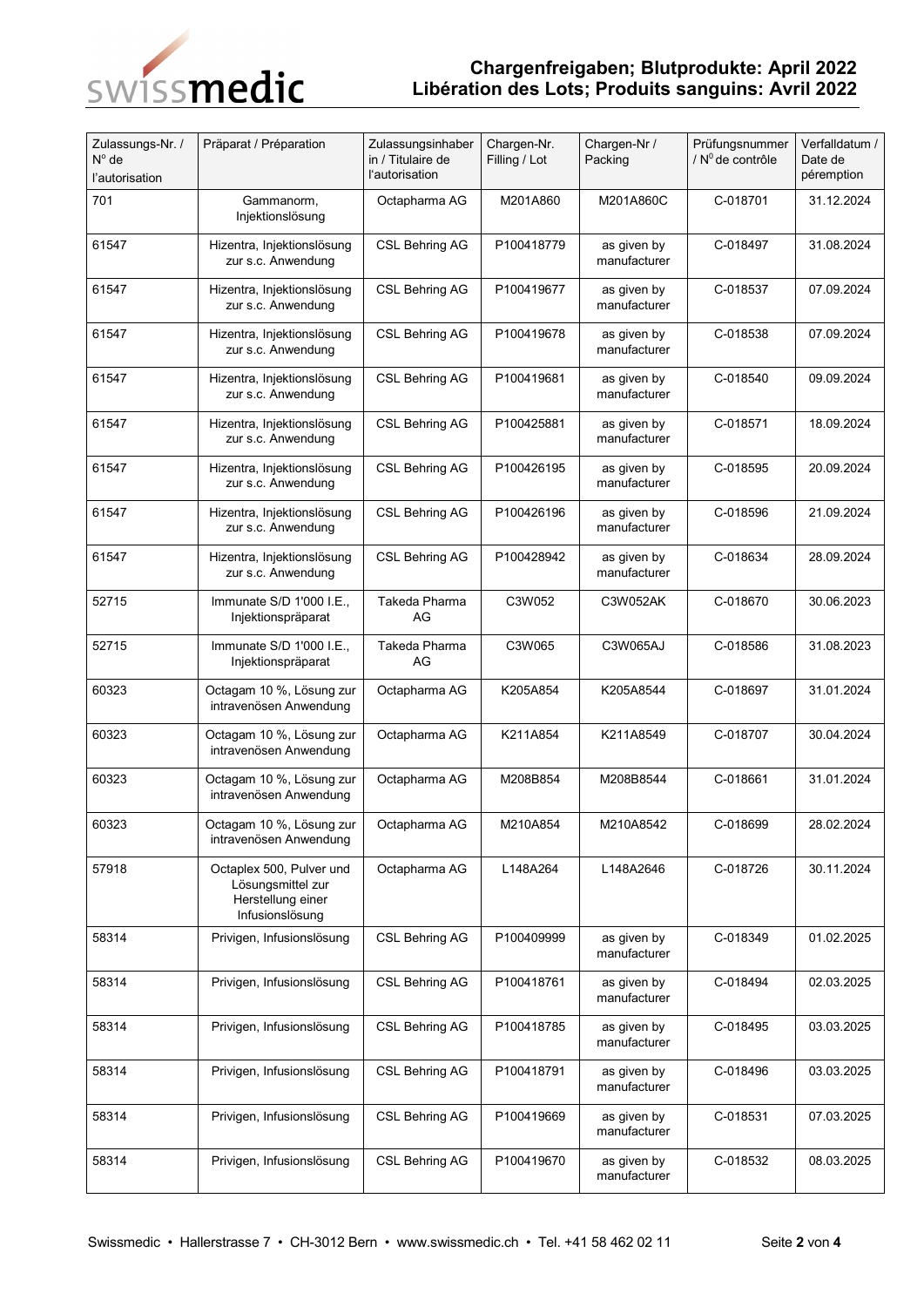

## **Chargenfreigaben; Blutprodukte: April 2022 Libération des Lots; Produits sanguins: Avril 2022**

| Zulassungs-Nr. /<br>N° de<br>l'autorisation | Präparat / Préparation                          | Zulassungsinhaber<br>in / Titulaire de<br>l'autorisation | Chargen-Nr.<br>Filling / Lot | Chargen-Nr /<br>Packing     | Prüfungsnummer<br>/ $N^0$ de contrôle | Verfalldatum /<br>Date de<br>péremption |
|---------------------------------------------|-------------------------------------------------|----------------------------------------------------------|------------------------------|-----------------------------|---------------------------------------|-----------------------------------------|
| 58314                                       | Privigen, Infusionslösung                       | <b>CSL Behring AG</b>                                    | P100419671                   | as given by<br>manufacturer | C-018533                              | 09.03.2025                              |
| 58314                                       | Privigen, Infusionslösung                       | CSL Behring AG                                           | P100419676                   | as given by<br>manufacturer | C-018535                              | 06.03.2025                              |
| 58314                                       | Privigen, Infusionslösung                       | <b>CSL Behring AG</b>                                    | P100419684                   | as given by<br>manufacturer | C-018562                              | 10.03.2025                              |
| 58314                                       | Privigen, Infusionslösung                       | <b>CSL Behring AG</b>                                    | P100419687                   | as given by<br>manufacturer | C-018563                              | 13.03.2025                              |
| 58314                                       | Privigen, Infusionslösung                       | CSL Behring AG                                           | P100419688                   | as given by<br>manufacturer | C-018564                              | 14.03.2025                              |
| 58314                                       | Privigen, Infusionslösung                       | <b>CSL Behring AG</b>                                    | P100419689                   | as given by<br>manufacturer | C-018588                              | 15.03.2025                              |
| 58314                                       | Privigen, Infusionslösung                       | CSL Behring AG                                           | P100419690                   | as given by<br>manufacturer | C-018565                              | 15.03.2025                              |
| 58314                                       | Privigen, Infusionslösung                       | <b>CSL Behring AG</b>                                    | P100425866                   | as given by<br>manufacturer | C-018566                              | 16.03.2025                              |
| 58314                                       | Privigen, Infusionslösung                       | <b>CSL Behring AG</b>                                    | P100425867                   | as given by<br>manufacturer | C-018567                              | 17.03.2025                              |
| 58314                                       | Privigen, Infusionslösung                       | CSL Behring AG                                           | P100425869                   | as given by<br>manufacturer | C-018568                              | 18.03.2025                              |
| 58314                                       | Privigen, Infusionslösung                       | CSL Behring AG                                           | P100425877                   | as given by<br>manufacturer | C-018569                              | 16.03.2025                              |
| 58314                                       | Privigen, Infusionslösung                       | <b>CSL Behring AG</b>                                    | P100426168                   | as given by<br>manufacturer | C-018589                              | 22.03.2025                              |
| 58314                                       | Privigen, Infusionslösung                       | CSL Behring AG                                           | P100426169                   | as given by<br>manufacturer | C-018590                              | 23.03.2025                              |
| 58314                                       | Privigen, Infusionslösung                       | CSL Behring AG                                           | P100426170                   | as given by<br>manufacturer | C-018591                              | 24.03.2025                              |
| 58314                                       | Privigen, Infusionslösung                       | CSL Behring AG                                           | P100426197                   | as given by<br>manufacturer | C-018592                              | 20.03.2025                              |
| 58314                                       | Privigen, Infusionslösung                       | <b>CSL Behring AG</b>                                    | P100428934                   | as given by<br>manufacturer | C-018593                              | 27.03.2025                              |
| 58314                                       | Privigen, Infusionslösung                       | <b>CSL Behring AG</b>                                    | P100428936                   | as given by<br>manufacturer | C-018630                              | 29.03.2025                              |
| 58314                                       | Privigen, Infusionslösung                       | <b>CSL Behring AG</b>                                    | P100428961                   | as given by<br>manufacturer | C-018632                              | 29.03.2025                              |
| 41330                                       | Prothromplex NF 600 I.E.,<br>Injektionspräparat | Takeda Pharma<br>AG                                      | P5W019                       | <b>P5W019AH</b>             | C-018587                              | 31.10.2024                              |
| 53609                                       | Rhophylac 300,<br>Injektionslösung              | CSL Behring AG                                           | P100357597                   | as given by<br>manufacturer | C-017634                              | 24.08.2024                              |
| 53609                                       | Rhophylac 300,<br>Injektionslösung              | CSL Behring AG                                           | P100371368                   | as given by<br>manufacturer | C-017953                              | 04.10.2024                              |
| 53609                                       | Rhophylac 300,<br>Injektionslösung              | CSL Behring AG                                           | P100371400                   | as given by<br>manufacturer | C-017895                              | 26.10.2024                              |